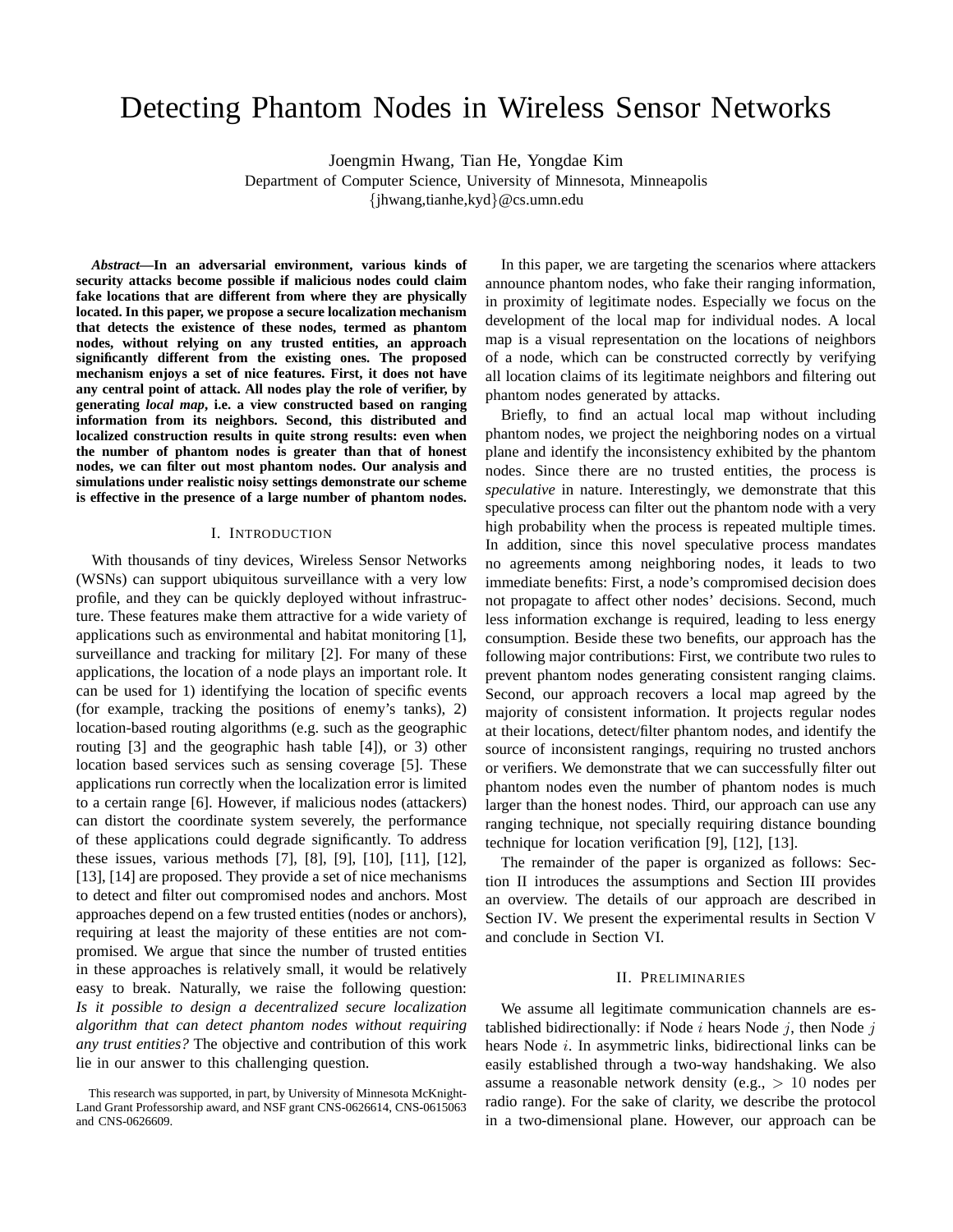applied to higher-dimensional spaces as well. The following notations are used throughout the paper.

- $v:$  a node which verifies the locations of its neighbors
- $Nbr(v)$ : the node set consisting of v's neighbors and v
- $p_k$ : the location of node k on virtually computed local plane
- $N$ : the number of neighboring nodes
- $M$ : the number of inter-node distance measurements
- $d_{ij}$ : the **physical** distance between nodes i and j.
- $d_{ij}$ : the **measured** distance to node j by i.
- $d_{ij}$ : the **computed** distance between nodes i and j
- D: a set of distance measurements, i.e.  $\{\hat{d}_{ij} \mid i, j \in A\}$

#### III. OVERVIEW

The main idea of our approach is based on two factors: First, we prevent the phantom nodes from generating consistent ranging (distance) claims<sup>1</sup> to multiple honest nodes. Second, if the phantom nodes generate a set of inconsistent ranging claims, we can detect them by our proposed speculative method.



Fig. 1. The difficulty in generating consistent ranging claims

Our design only allows a node to claim about its *distances* to other neighboring nodes, not its own *location*. Therefore, to disrupt the operation of location-dependent applications, (a set of) malicious nodes, whose goal is to create a phantom node, must fake a set of distances to all of its neighboring nodes. If the locations of neighboring nodes are known *a priori*, a set of fake, albeit consistent, ranging distances can be easily created by calculating the distances from a fake location to each of its neighbors' location. Therefore it is important for our design to *hide* the location information during the phase of ranging. Without the location information of the neighboring nodes, it is hard for an attacker to generate a set of consistent ranging values (distances), and hence to fake itself into a different physical location. For example, as shown in Figure 1a, suppose an attacker  $D$  at the location  $p$  obtains three ranging distances in the 2-D space from three honest nodes  $A, B$  and  $C$ , it can only conclude that  $A$ ,  $B$  and  $C$  are located at the edges of three concentric circles centered at p. To claim a different physical location  $p'$  within the 2-D space, the attacker D needs to fake three different ranging distances that are consistent. Without knowing the precise locations of the neighbors, such consistency is difficult to achieve. As shown in Figure 1a, to move from the position  $p$  to  $p'$ , the attacker  $D$  needs to claim two shorter ranging distances to Nodes  $B$  and  $C$ , but a longer ranging distance to Node A; However in case of Figure 1b, the attacker D needs to claim the opposite. Since the locations of  $A$ ,  $B$  and  $C$  are unknown, the attacker cannot decide which claim to make. We note that a sensor network normally has a high node density  $(\gg 10)$ , which makes a consistent ranging claim practically impossible without the neighbors' location information.

Briefly, to prevent phantom nodes generating a set of fake, albeit consistent, ranging claims, we should follow two simple design rules: 1) *accepting only ranging claims, not location claims* and 2) *hiding the location information during the ranging phase*. Once the consistent ranging claims by phantom nodes are prevented, we can identify the phantom nodes by detecting the inconsistent ranging claims, which is addressed in the rest of the paper.

# IV. THE DETAILED APPROACH

In this section, we focus on identifying the phantom nodes that generate inconsistent ranging from/to the set of honest nodes. For simplicity, we describe a two-dimensional localization. Formally, we stated the problem as follows:

*Definition:* A set of nodes is *consistent*, if they can be projected on the unique Euclidean plane (in 3-D case, Euclidean space), keeping the measured distances among themselves.

*Problem:* Given a node set  $Nbr(v)$  that consists of a node  $v$  and its neighbors, and a distance set  $D$  that consists of the measured distance, denoted by  $\{\hat{d}_{ij}|\hat{d}_{ij} = \hat{d}_{ji}, i, j \in$  $Nbr(v), i \neq j$ , find the largest consistent subset of  $Nbr(v)$ .

We divide the algorithm into two main phases: distance measurement phase and filtering phase. In the first phase, each node measures the distances to its neighbors. In the second phase, each node projects its neighboring nodes to a virtual local plane to determine the largest consistent subset of nodes. After the completion of the two phases, each node establishes a local view without phantom nodes. Such a local view is useful in many services such as location-based routing and sensing coverage. Alternatively, any local coordinate system can be reconciled into a unique global coordinate system. The following two sections describe the phases of the approach in more detail.

#### *A. Distance Measurement Phase*

Each node  $v$  measures the distances to neighbors and disseminate these measurements back to its neighbors. More specifically, each node  $v$  has following distance measurement steps:

- 1) Node v first measures distance  $\hat{d}_{vi}$  to each neighbor i through a certain ranging method such as TDOA or TOA. (Note that  $d_{vi}$  denotes the distance measurement to the neighbor  $i$  by  $v$ .)
- 2) Node v then announces the measured distances. The announcement message includes *id* of the node v, *id* of the node *i* and distance measurement to *i* by *v*,  $\hat{d}_{vi}$ . Note

<sup>&</sup>lt;sup>1</sup>Here, a set of ranging claims is said to be consistent, when such claims can project a node into a physical location in the 2-D or 3-D space (in case of 3-D localization) and the distances between this physical location and other nodes' locations match the claims.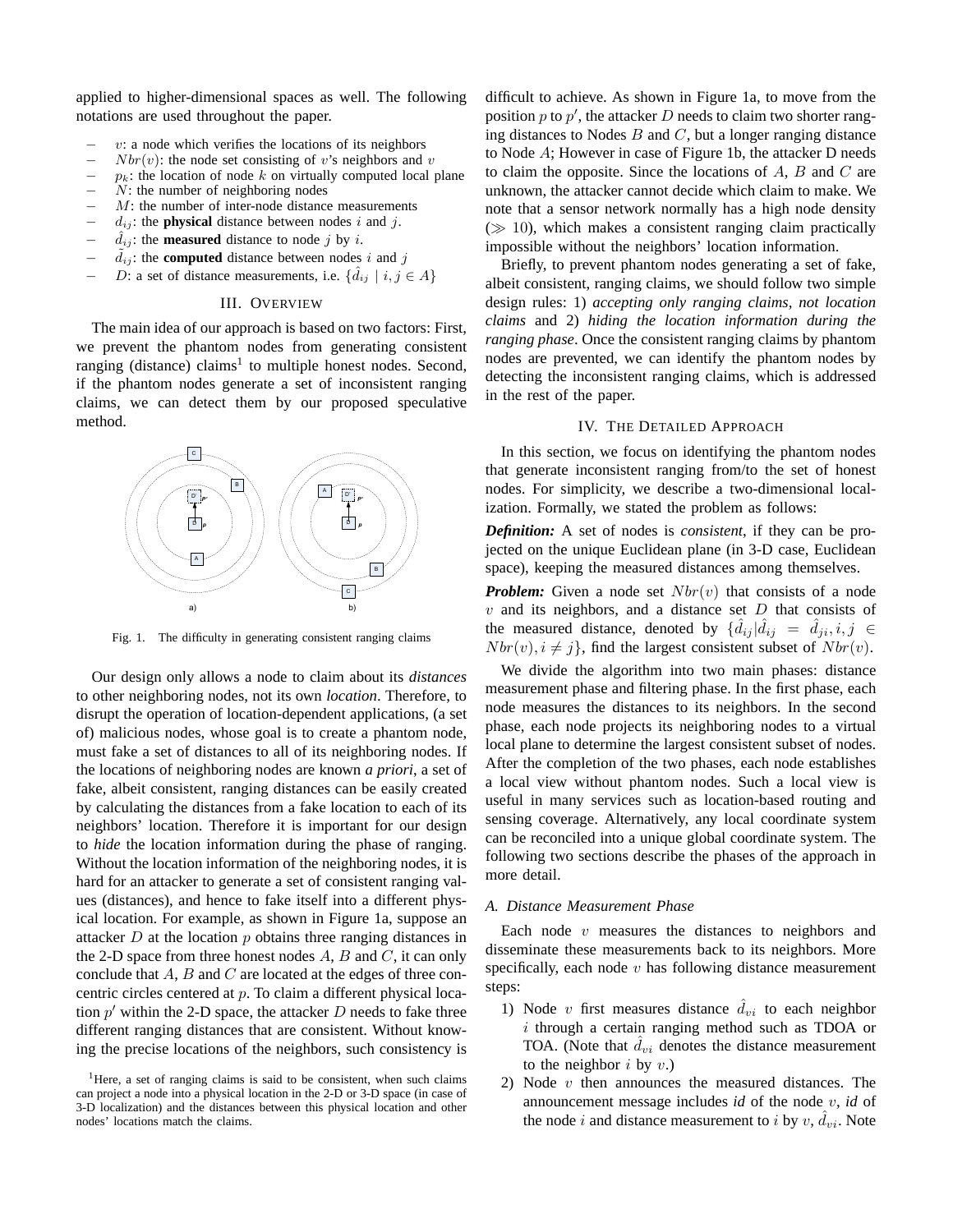that even when  $v$  knows about its location, it should not disclose it in this phase.

- 3) When a neighbor  $i$  announces its measured distance to its neighbor j, v collects  $\hat{d}_{ij}$ . (In other words, v collects neighbors' announcement on the measured distances to their neighbors.)
- 4) After collection of neighbors' announcements, node  $v$ compares the data collected. For each collected distance, if  $\hat{d}_{ij} = \hat{d}_{ji}$ , it is included in the filtering phase which is described in Section IV-B.

We note that it is possible that an attacker holds the announcements before it collects all the ranging information, and then calculates the relative locations of the honest nodes. Consequently, this attacker could fake a set of consistent range claims. To prevent such type of attack, we require each node announces one distance at a time in a round robin fashion within the neighborhood. This can be achieved by using pairwise ranging techniques [15].

## *B. Filtering Phase*

In this section, we propose a novel speculative procedure, which can effectively and efficiently filters out phantom nodes. The filtering procedure is described in Algorithm 1. Initially, the node  $v$  picks up two neighbors  $i$  and  $j$  randomly as pivots. (Note that node  $i$  and  $j$  could be phantom nodes themselves). Using the node  $v$  as the origin, the neighbors  $i$  and  $j$  and three distance information among  $v, i$  and  $j$ , the local coordinate system is constructed. In the node  $v$ 's coordinate system, we use a graph  $G(V, E)$  to construct a consistent subset. The set V is used to contain the node v and its neighbors, and the set  $E$ is used to keep the edges between two nodes when the distance information between them maintains consistency. Initially the graph  $G$  is empty. The update process of the graph  $G$  is as follows: The location of the neighbor  $k$  is determined on the local coordinate system  $L$  by trilateration [16] from three nodes  $v, i, j$  with measured distances  $\hat{d}_{kv}$ ,  $\hat{d}_{ki}$  and  $\hat{d}_{kj}$ . After projecting all the neighbors on  $L$ , the distance between the projected neighbors is compared with the measured distance. For any two nodes i and j the distance  $d_{ij} = |p_i - p_j|$  is calculated from the projected location on L. If  $|\hat{d}_{ij} - \tilde{d}_{ij}| \ge \epsilon$ , the edge between i and j is not included in  $E$ . (the threshold value  $\epsilon$  depends on the noise in the ranging measurement. See Section V for more details.) The largest connected set V that contains node  $v$  is regarded as the largest consistent subset in the speculative plane  $L$ . This filtering procedure is done *iter* times (iter is a key parameter discussed later), and the cluster with the largest size is chosen as a final result.

#### *C. Identifying Consistent Subset*

Algorithm 1 obtains a connected cluster in each iteration. In this section, we show that (i) the largest cluster must consist of only legitimate nodes and (ii) we can determine the case where a chosen pivot is, unfortunately, a phantom node.

*Theorem 1: When all the pivots chosen are honest nodes, the consistent cluster computed by the proposed solution in Algorithm 1 does not contain phantom nodes.*

## **Algorithm 1** Speculative filtering

**for**  $i = 1$  to *iter* **do** each node  $v$  picks up two neighbors  $i$  and  $j$  randomly create local coordinate system L using  $v, i, j, d_{vi}, d_{vj}, d_{ij}$ initialize undirected graph  $G(V, E)$ **for** each neighbor  $k \in Nbr(v)$  **do** calculate the location of  $k$ ,  $p_k$ , on  $L$  by multilateration of  $\ddot{d}_{kv}$ ,  $\ddot{d}_{ki}$  and  $\ddot{d}_{kj}$  from  $v, i, j$ **end for** create node  $v$  in  $V$  with location  $p_v$ **for** each neighbor  $k \in Nbr(v)$  **do** create node k in V with location  $p_k$ **end for for** each pair of nodes  $i, j \in V$  and their ranging  $d_{ij}$  **do**  $d_{ij} = |p_i - p_j|$ **if**  $|d_{ij} - d_{ij}| < \epsilon$  **then** create edge  $e(i, j)$  in E **end if end for** find the largest connected cluster  $C$  and save it **end for** Among all saved  $C$ , choose the one with the largest size



*Theorem 2: If at least one of pivots is a phantom node, the size of largest cluster is smaller than the one when none of pivots is a phantom node.*

*Case Study:* As an example, Figures 2, 3 and 4 reflect the properties of *Theorem 1 and 2*. Figure 2 plots the real locations of the nodes, among which node 0 is a verifying node, node 6 is a phantom node, node 5 and 18 are not compromised, Figure 3 shows the cluster created when the pivot is not compromised (Theorem 1), Figure 4 is the cluster when the phantom pivot (node 6) is used, whose size is much smaller than the size of cluster shown in Figure 3 (Theorem 2).

# *D. Localized Adversarial Effect of a Phantom Plane*

In Section IV-C, due to the speculative nature of our approach, we assume that with a high probability, a large phantom plane can not be created consistently among noncollusive phantom nodes. In this section, we study the impact if this assumption does not hold, i.e., phantom nodes are able to launch collusion attack. As shown in the Figure 5, node  $v$ is located at the intersection of a phantom plane and a real plane. If the number of phantom nodes on the phantom plane is larger than the number of node on the real plane, node  $v$ will be deceived. However, we note that any honest node that is not located at the intersection, can not *perceive* the existence of the phantom plane P ′ from *its own local view*. It can only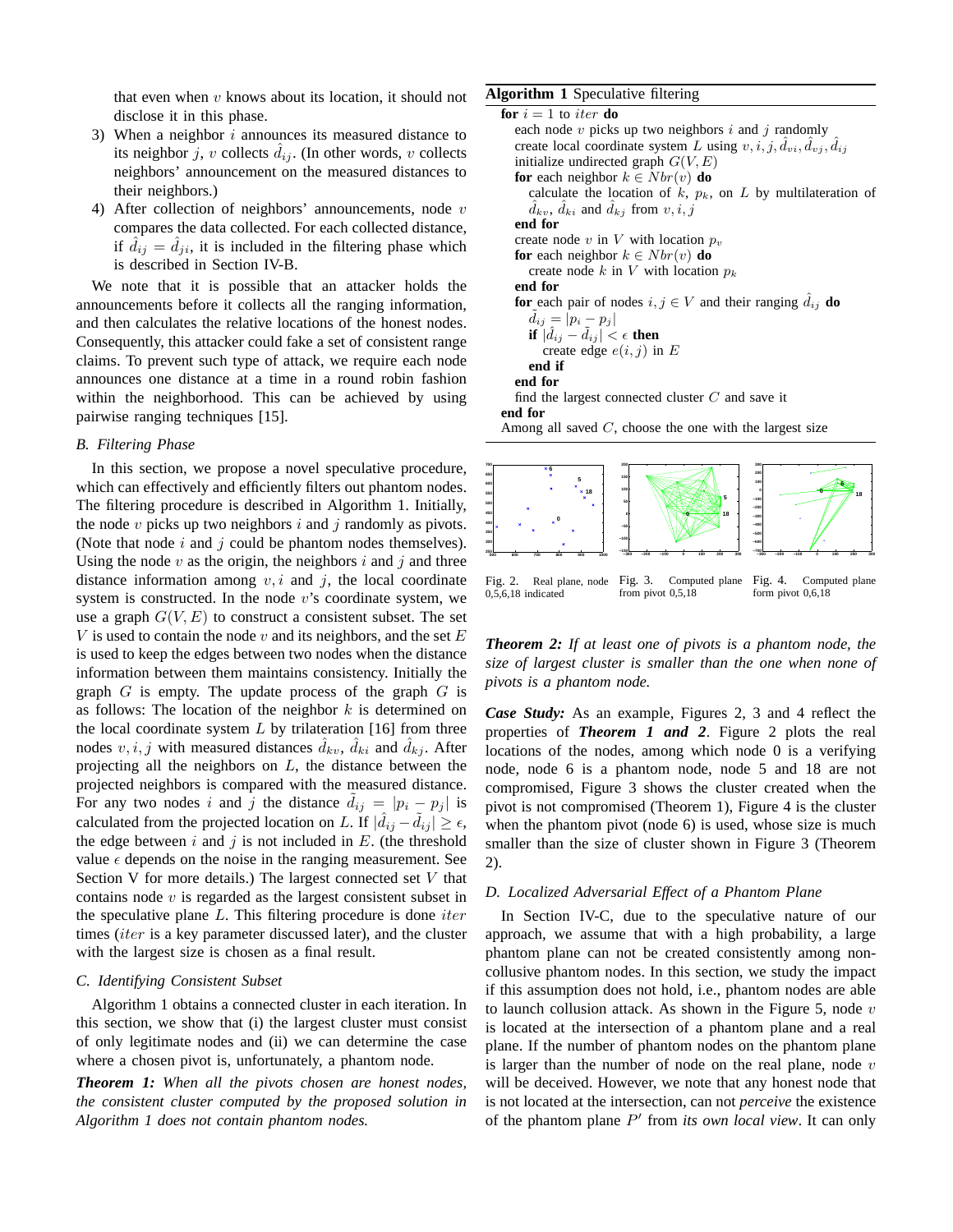

Fig. 5. Real plane vs. phantom plane Fig. 6. The number of trials required to ensure the correct pivoting

*perceive* the large real plane P. *This observation indicates that even if a large phantom plane is created through collusion attack, it can only compromise the views of a limited number of nodes located at the intersection line.* Suppose that there are  $N$  honest nodes in the real plane  $P$  and none of three nodes are collinear. To compromise the views of all these nodes, more than  $\frac{N^2}{2}$  phantom nodes are needed, which is much larger than the number of honest nodes  $N$ . This gives us the insight why our scheme works well in the presence of a large number of phantom nodes.

# *E. Number of Trials Needed for a Successful Speculation*

Our algorithm is speculative in nature. Obviously, it is unacceptable such speculation takes a large number of trials. From Algorithm 1, we know that *iter* controls the number of trials. In this section, we show the expected number of trials *iter* in Algorithm 1 is small even with a large percentage of phantom nodes.

To identify the largest consistent subset, our speculative algorithm cannot stop before the node  $v$  successfully selects two honest pivots. If q is the probability that a random neighbor is a phantom node, the probability that at least one of pivot is a phantom pivot is  $1 - (1 - q)^2$ . During *iter* trials, the probability that at least one of trial succeeds in selecting two honest pivots is:

$$
P[X \ge 1] = 1 - (1 - (1 - q)^2)^{iter}
$$

The number of trials required to ensure the successful filtering with probability 95% and 99% is shown in Figure 6. Even when 50% nodes are phantom nodes, the number of trials needed is only 16 to achieve 99% success ratio. We also note that the number of trials only affects the computation overhead. No extra communication is needed when the number of trials increases.

# *F. Cost Analysis*

The cost for our protocol consists of the communication cost during exchange of distance information, and the computation cost in filtering phase. In our proposed solution, if a node has  $N-1$  neighbors, it generates ranging information with each neighbor. Therefore,  $N-1$  number of ranging information are generated per node to exchange. Each neighbor announces  $N-1$  distance information in a message and collects  $(N-1)^2$ messages from neighbors. The computation cost in filtering phase is iter × *trilateration projection cost* per node. For example, with the node density of 10, to achieve 99% success rate, we need 16 iterations with 10 trilateration per iteration, a computation that finishes within several milliseconds in Mica motes.

## V. EXPERIMENTAL RESULTS

In this section, we provide simulation results for our proposed scheme. We test under a wide range of node densities by generating 5-50 neighbors on the random locations within a certain node's range. The node and all of its neighbors participate in the phantom node detection in a decentralized manner. We describe simulation results with consideration of ranging measurement error. We also provide the simulation result when the sybil node is assumed.

# *A. Case Study*

We first illustrate the speculative filter through a case study. In this experiment, we speculatively choose a pair of pivots in each trial (10 trials in total), and record the number of legitimate nodes and the number of phantom nodes identified in each trial as shown in Figure 9. In the trial 1, 3 and 8, the consistent subsets consist of phantom nodes, but it is not selected as a final result because the size is small compared to other trials. The trials 2, 4, 5, 6, 7, 9 and 10 are selected as the final largest consistent subset. In those trials, most of phantom nodes (20 phantom nodes are tried by two attackers) are filtered. A few phantom nodes is included in this example, but interestingly, these phantom nodes included are projected to the actual attacker's locations. Figure 7 shows the real locations of legitimate nodes (indicated by filled circles) and fake locations of phantom nodes (indicated by empty circles). The Figure 8 is the projected location from collected data. The legitimate nodes are projected to their real locations while most of phantom nodes are either filtered or projected to their actual attacker's locations.

# *B. Performance*

The effectiveness of the proposed scheme is evaluated by the false positive rate, and by the false negative rate, which are calculated by:

| number of honest nodes failed verification<br>false positive rate $(fp) =$   |
|------------------------------------------------------------------------------|
| total number of honest nodes                                                 |
| number of phantom nodes authenticated<br>false negative rate $(\text{fn}) =$ |
| total number of phantom nodes generated                                      |
|                                                                              |

The false negative rate includes the case when the phantom node is projected to the attacker's actual location.

#### *C. Localization Error*

The ranging measurement error is directly related to localization error and localization error affects the performance of phantom node detection. Figure 10 shows the performance according to various threshold values for the ranging measurement error 1%, 3%, 5%. The threshold value  $\epsilon$  is the maximum acceptable difference between the distance estimate in distance measurement phase and the distance between projected nodes